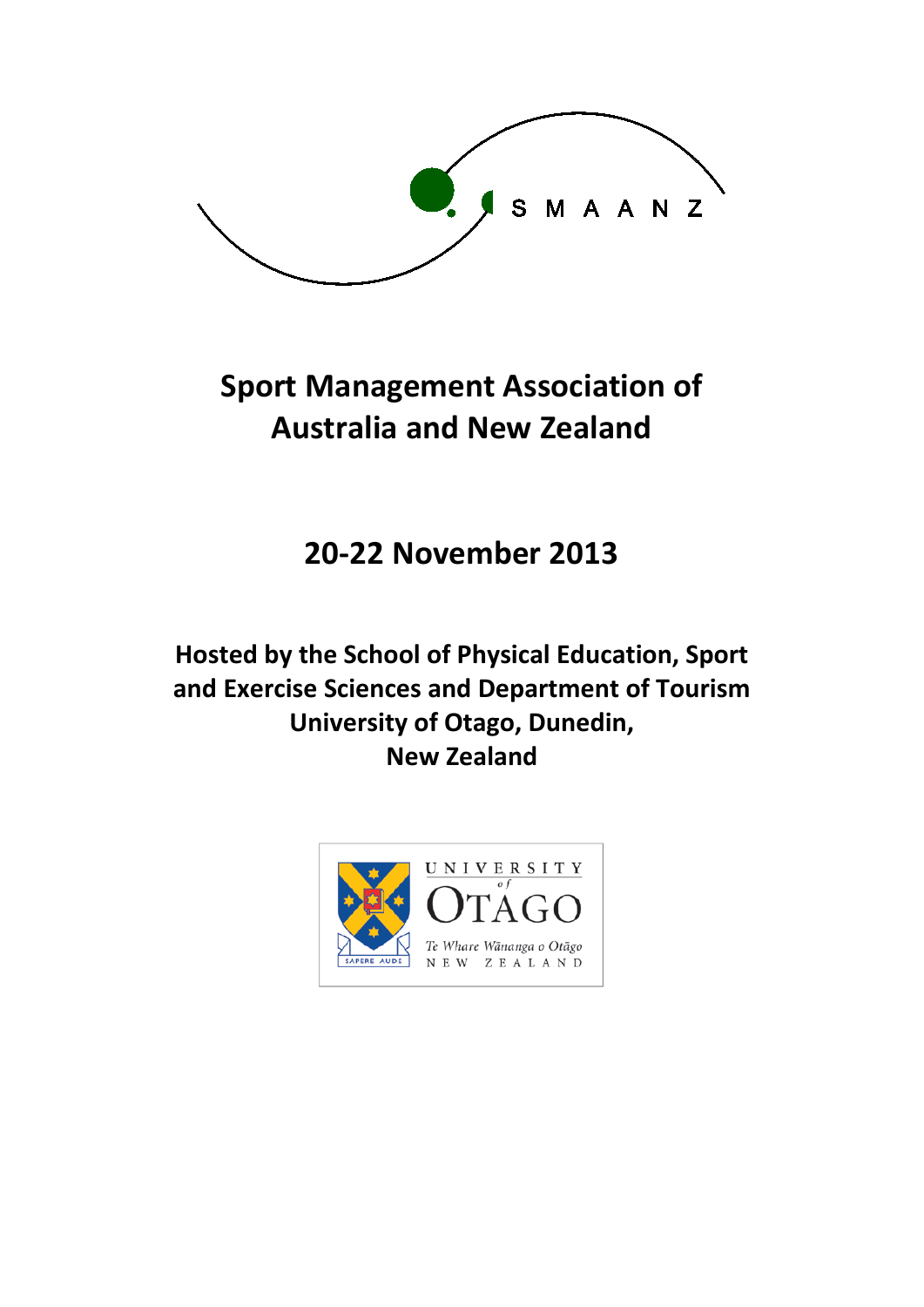online database was used to retrieve U.S. newspaper articles about gymnastics from the 2012 Olympic Games. A total of 40 newspaper articles providing extensive in-depth coverage of the men's and women's gymnastics competitions were coded and the data were analysed using the constant comparative method.

Results revealed that the U.S. media focused heavily on the U.S. gymnasts to the exclusion of international gymnasts. Coverage of both genders centred on descriptions of gymnastics skills, reasons for the gymnasts' success, and reasons for failure. Although these themes were prominent for both male and female gymnasts, the depictions of these themes were found to be vastly different between the two genders. For example, descriptions of the men's skills were found to be much more technical (e.g., 'front handspring double full vault'), while the descriptions of the women's skills were over-simplified and depicted the athletes as children (e.g., 'she whipped through the air as if shot from a candy-coated cannon').

Overall, although differing portrayals of males and females were presented, ambivalent language combining positive portrayals with subtle messages of trivialisation was used to describe both genders. This illustrated the media's power in minimising the athletes' accomplishments, which could also impact society's views relating to gender and reinforce long-held gender stereotypes. The findings and implications will be explained in much greater detail in the presentation.

**Keywords:** communication, gender, Olympics, media, newspaper, gymnastics

| <b>Policy</b>               | Room: CO225                                       |
|-----------------------------|---------------------------------------------------|
| <b>Chair: Sandra Hillas</b> | <b>Time:</b> $8.30 \text{ am} - 10.10 \text{ am}$ |

## **The 'Development' of Doping: Identifying the Antecedents of Performance Enhancing Drug Use in Young Athletes**

### *Terry Engelberg<sup>1</sup> , Stephen Moston2 and James Skinner1 1 Griffith University, Australia and <sup>2</sup> University of Canberra, Australia*

Despite widespread recognition that prevention, rather than detection, remains the best strategy for eliminating banned performance enhancing drug (PED) use in sport, anti-doping research has typically only studied elite adult athletes. There is evidence that athletes as young as 12 years of age use PEDs, and that such use has increased in the past decade. A key concern is: why do young athletes use (or not use) PEDs? Strelan and Boeckmann (2006) state that that the underlying rationale for prevention has been a variation of deterrence theory, whereby behaviour is modified through a combination of increasingly severe punishments (including fines and bans), or stated consequences of drug use (including risk to health), and increased chances of detection, in a similar manner that criminal behaviours are dealt with. However, such an approach rarely works in deterring drug use in non-sport contexts. Strelan and Boeckmann suggest that a more accurate predictor of behaviours in a sport context, both positive (e.g., sportspersonship) and negative (e.g., doping; aggression) is a person's moral code. This has been borne out by research that has shown how morality relates to a range of sporting behaviours, including drug use (Lucidi et al., 2008). Research also suggests that coaching styles and coaching environment have a significant impact on moral growth and this has implications for how young athletes are managed in order to reduce the likelihood of PED use.

This paper examines the behaviours and attitudes of a cohort of 702 elite development athletes (12-17 years of age) with regard to PEDs. It describes the baseline (year 1) data from an ongoing three year longitudinalsequential study. The broad aim of the research is to identify the factors (namely, morality and coaching environment) that may either foster or inhibit PED use, including both attitudes and actual doping behaviours. Surveys were distributed to secondary school athletes (defined as those competing at state level and above) through three large schools in Queensland, Australia.

Amongst the 702 young athletes there were 57 (8.1%) who had previously taken an anti-doping test. One hundred and nine (15.5%) of the participants were aware of other athletes (in their own sport and age group) who were using PEDs and forty seven (6.7%) of the athletes reported having been offered PEDs. Participants were asked whether they agreed with a statement that they intended to use either supplements or PEDs in the